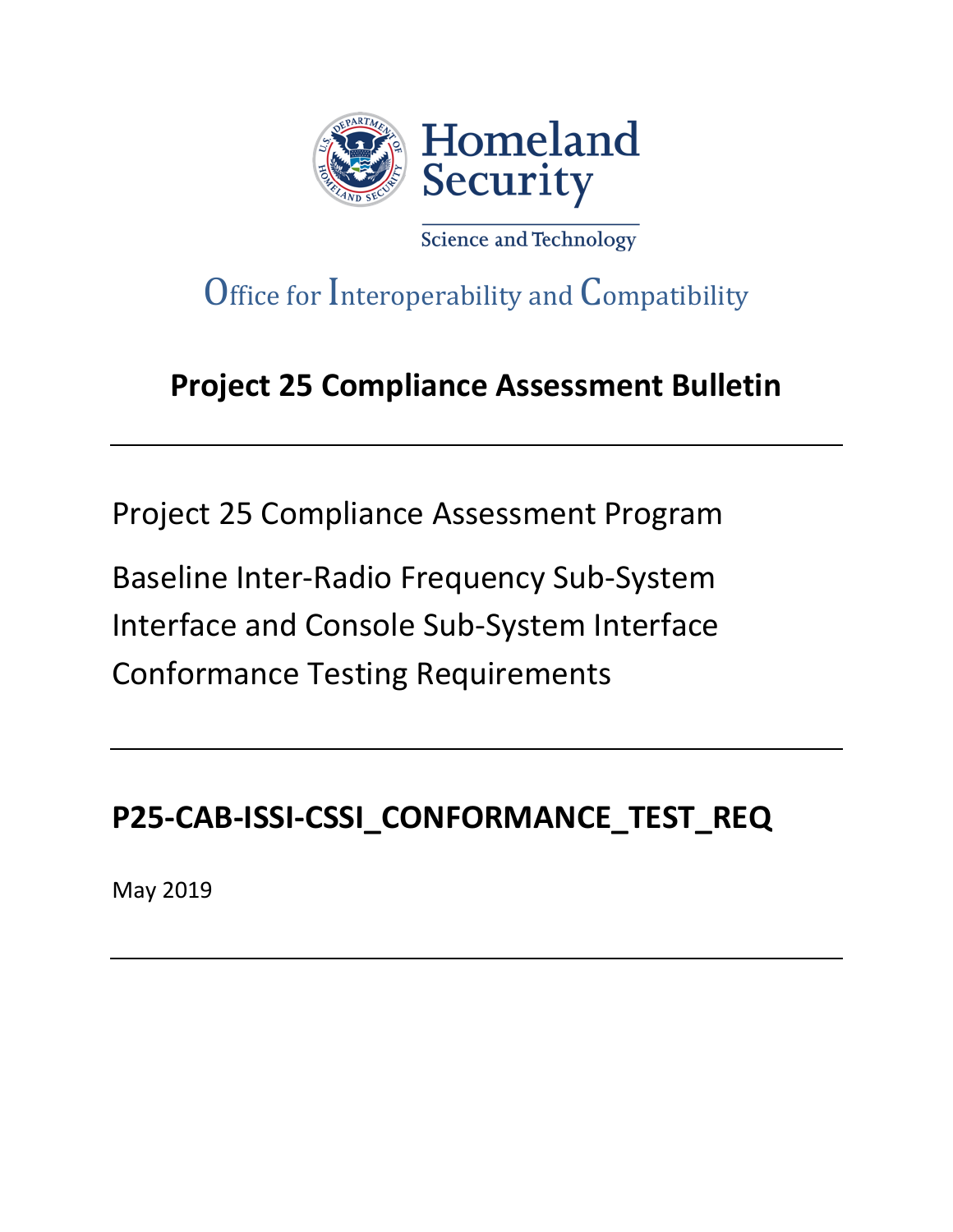# <span id="page-1-0"></span>**Notice of Disclaimer and Limitation of Liability**

The Project 25 Compliance Assessment Program (P25 CAP) provides equipment purchasers demonstrated evidence of a product's compliance with a select group of requirements defined in the suite of P25 Standard. Although successful tests will demonstrate P25 compliance for the specific requirements tested, the conclusions drawn from these tests do not apply to every environment or individual users' needs. P25 CAP-mandated tests only demonstrate product compliance with the tested features listed in the Supplier's Declaration of Compliance and, therefore, only attest to a product's compliance with specific requirements within the P25 Standard.

| <b>Version</b>                    | Date       | <b>Description</b>                                                                                                        |
|-----------------------------------|------------|---------------------------------------------------------------------------------------------------------------------------|
| Draft                             | 6/20/2014  | Revised dates and made minor editorial changes. Changed Responders<br>Knowledgebase links to First Responder Group links. |
| Draft<br>(For PC)                 | 3/3/2015   | Final release version for public comment (PC) approved on March 3,<br>2015. Posted for PC on March 19, 2015.              |
| Draft 2<br>(For PC)               | 6/30/2015  | Incorporates public comment-resolution candidates. Posted again for PC<br>the week of June 30, 2015.                      |
| 2016<br>Release                   | 8/17/2016  | Addresses March and July 2015 public comments. Posted for general<br>use on August 17, 2016.                              |
| 2018 draft<br>release<br>(For PC) | 11/27/2018 | Addresses changes in Conformance testing; TDMA testing and Console<br>testing added. Posted for PC on February 11, 2019.  |
| 2019<br>Release                   | 5/31/2019  | Addresses changes based on comments received from February 11, 2019<br><b>Public Comment.</b>                             |

### <span id="page-1-1"></span>**Revision History**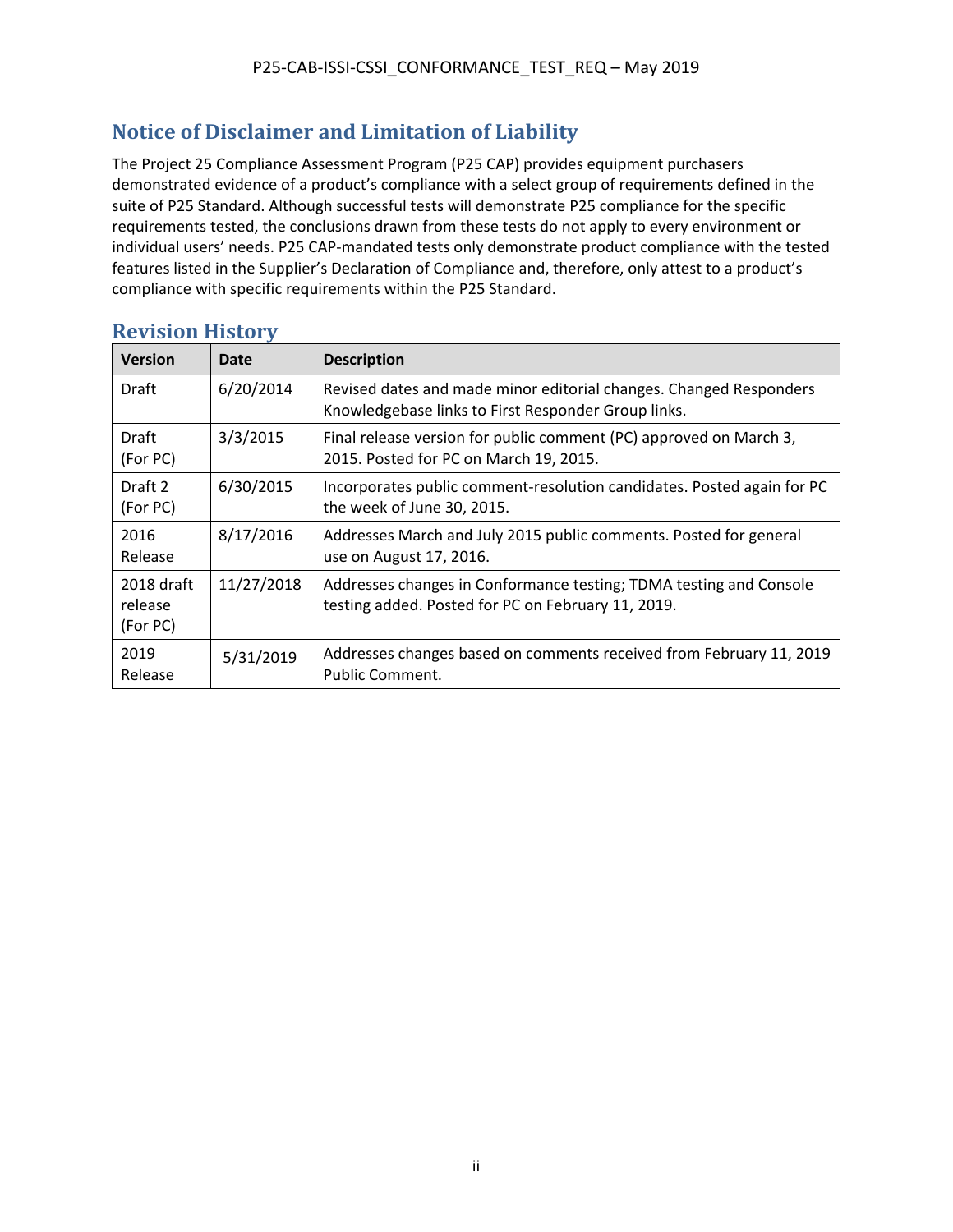# <span id="page-2-0"></span>**Contents**

| 1.2<br>1.3<br>1.4        |  |
|--------------------------|--|
| 2.1<br>2.2<br>2.3        |  |
| 3.2<br>3.3 <sub>1</sub>  |  |
| 4.2<br>43<br>4.4<br>4.5  |  |
| 5.2<br>5.3<br>5.4<br>5.5 |  |
|                          |  |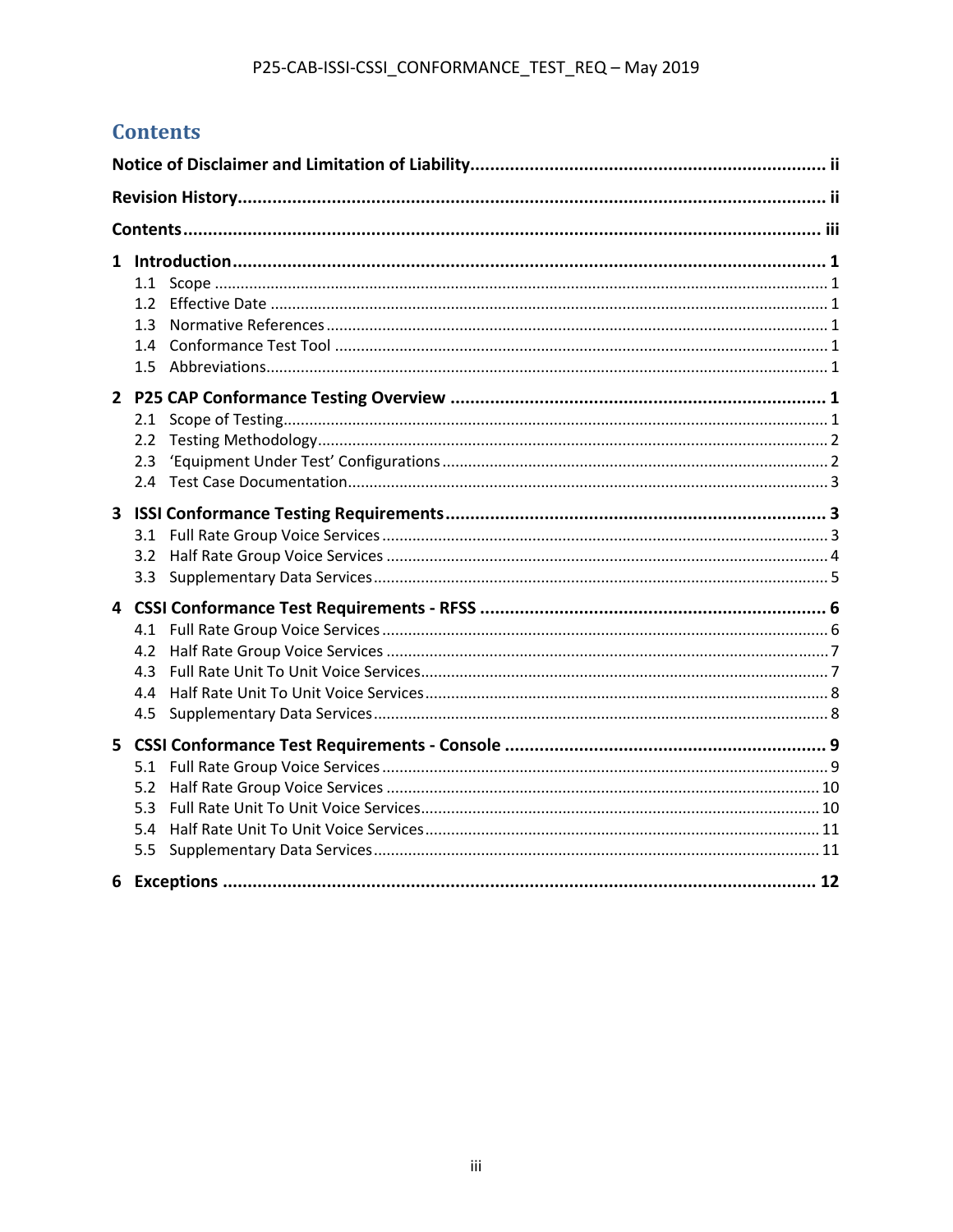# P25-CAB-ISSI-CSSI\_CONFORMANCE\_TEST\_REQ – April 2019

## **Figures and Tables**

| Tigul to and Tables |
|---------------------|
|                     |
|                     |
|                     |
|                     |
|                     |
|                     |
|                     |
|                     |
|                     |
|                     |
|                     |
|                     |
|                     |
|                     |
|                     |
|                     |
|                     |
|                     |
|                     |
|                     |
|                     |
|                     |
|                     |
|                     |
|                     |
|                     |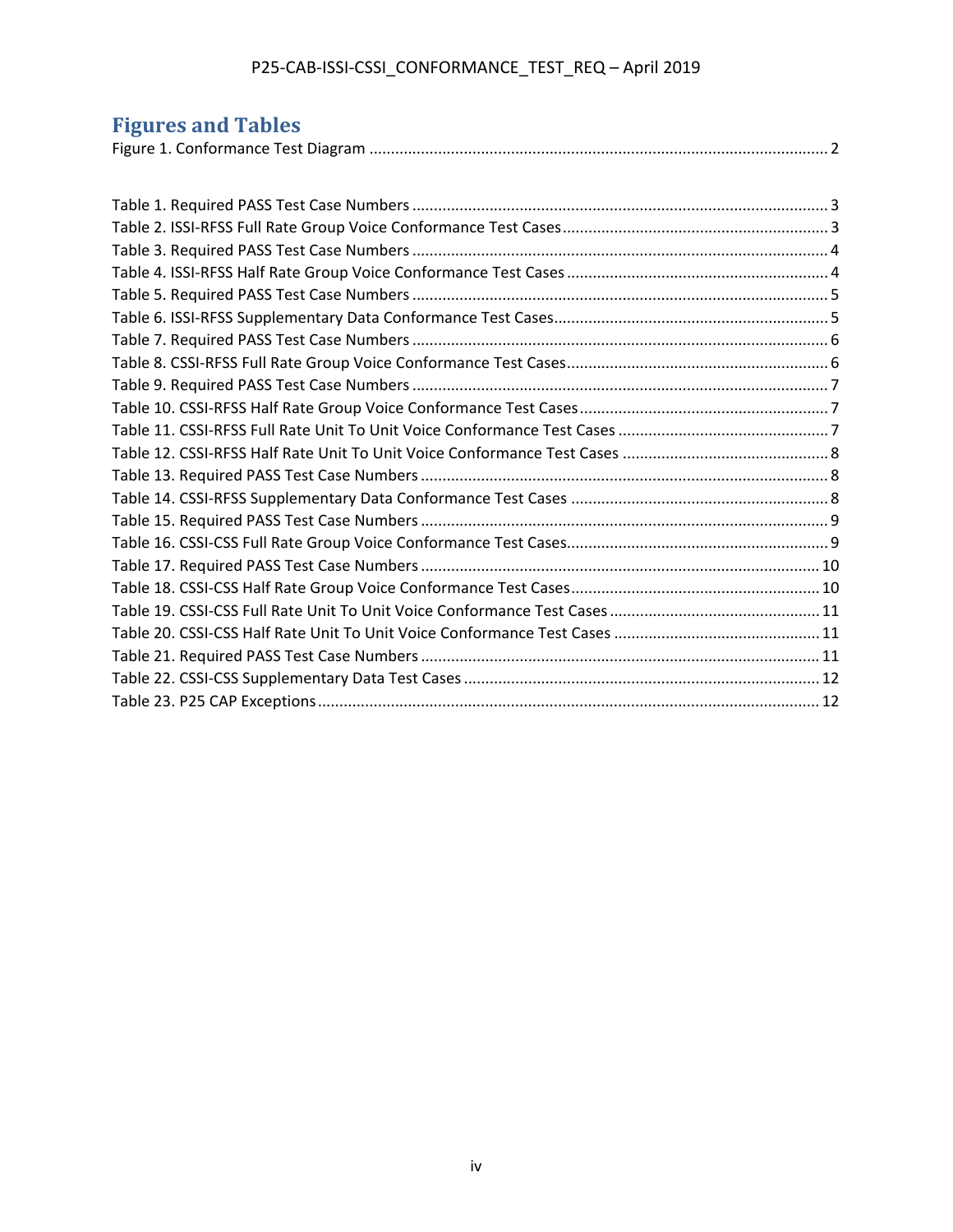# <span id="page-4-0"></span>**1 Introduction**

The Department of Homeland Security (DHS) Science and Technology Directorate's (S&T) Office for Interoperability and Compatibility (OIC) Project 25 Compliance Assessment Program (P25 CAP) is a voluntary program that allows P25 equipment suppliers to demonstrate their products' compliance with selected requirements within the suite of P25 standards. The purpose of the program is to provide emergency response agencies with evidence that the communications equipment they are purchasing meet P25 standards for performance, conformance and interoperability.

The program requires test laboratories to demonstrate their competence through a rigorous and objective assessment process conducted by the approved accreditation bodies.<sup>[1](#page-4-3)</sup> Such a process promotes the user community's confidence in, and acceptance of, test results from DHS-recognized laboratories. All equipment suppliers that participate in the P25 CAP must use DHS-recognized laboratories to conduct performance, conformance and interoperability tests on their products. P25 equipment suppliers will release Summary Test Report (STR) and Supplier's Declaration of Compliance (SDOC) documents based on the Detailed Test Report (DTR) from the DHS-recognized laboratory(s) that performed the product testing. This documentation will serve to increase the public's confidence in the performance, conformance and interoperability of P25 equipment.

Performance, conformance and interoperability issues are likely to occur in all communications technologies and especially in ones like P25 with protocols that constantly adapt to changing user requirements. Users should seek to address such problems with the supplier first, then with TIA TR8.25 Compliance Assessment Subcommittee, and then within the P25 CAP and, notably, before product launch and deployment. Further, the declaration of compliance-related documents developed by program participants will provide useful technical information about the equipment.

### <span id="page-4-1"></span>**1.1 Scope**

Federal grant funding guidance states that grantees using federal funds to purchase P25 equipment should obtain evidence that the equipment has been tested in a manner consistent with P25 CAP. The evidence should show the equipment has been tested based on all of the applicable, published P25 CAP Compliance Assessment Bulletins (CAB) covering performance, conformance and interoperability. The SDOC documents posted to the [dhs.gov/science-and-technology/p25-cap](https://www.dhs.gov/science-and-technology/p25-cap) website provides that evidence. This CAB lists test cases for the P25 Console Sub-System Interface (CSSI) and the P25 Inter Sub-System Interface (ISSI).

### <span id="page-4-2"></span>**1.2 Effective Date**

This Compliance Assessment Bulletin becomes effective on May 31, 2019.

<span id="page-4-3"></span><sup>&</sup>lt;sup>1</sup> [American Association for Laboratory Accreditation \(A2LA\);](https://www.dhs.gov/redirect?url=http%3A%2F%2Fwww.a2la.org%2F) ANSI-ASQ National Accreditation [Board \(ANAB\);](https://www.dhs.gov/redirect?url=http%3A%2F%2Fwww.anab.org%2F) [International Accreditation New Zealand \(IANZ\)](http://www.ianz.govt.nz/)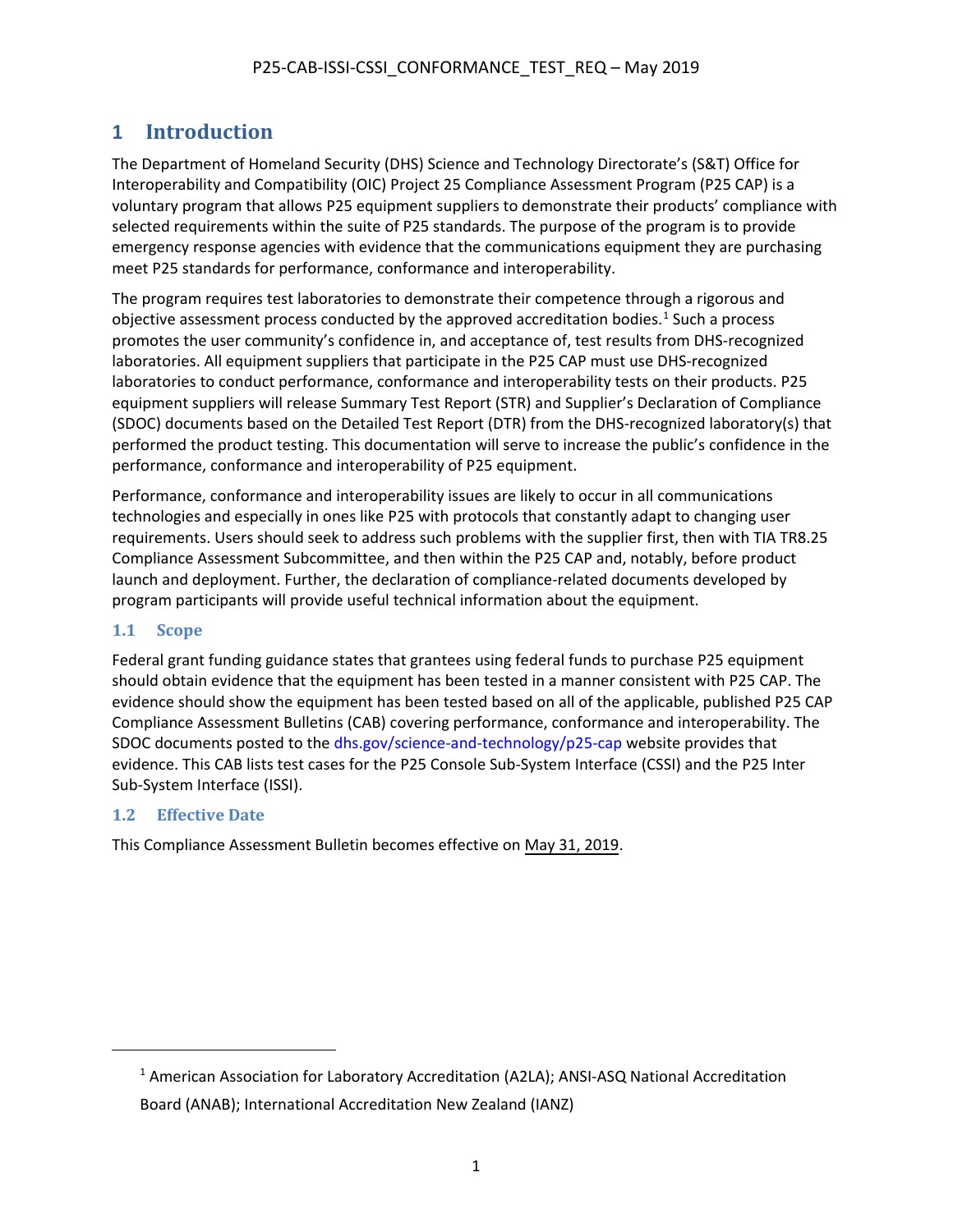### <span id="page-5-0"></span>**1.3 Normative References**

- [1] [P25-CAB-ISSI-RFSS\_CONF\_TEST\_CASES] *Conformance Test Cases for the Inter-RF Sub-System Interface (ISSI) with Radio Frequency Sub-System (RFSS)*
- [2] [P25-CAB-CSSI-RFSS\_CONF\_TEST\_CASES] *Conformance Test Cases for the Console Sub-System Interface (CSSI) with Radio Frequency Sub-System (RFSS)*
- [3] [P25-CAB-CSSI-CSS\_CONF\_TEST\_CASES] *Conformance Test Cases for the Console Sub-System Interface (CSSI) with Console Sub-System (CSS)*
- [4] ISSI CSSI Equipment Test SDOC template<sup>[2](#page-5-5)</sup>
- [5] ISSI CSSI Equipment Test STR template<sup>[3](#page-5-6)</sup>

### <span id="page-5-1"></span>**1.4 Conformance Test Tool**

Test Tool Name: P25 ISSI-CSSI Conformance Tester

Test Tool Model Number: M1

Test Tool Software Version: 3.0

Manufacturer: Valid8 [\(https://www.valid8.com/\)](https://www.valid8.com/)

Documentation: P25 ISSI-CSSI Conformance Tester users guide

#### <span id="page-5-2"></span>**1.5 Abbreviations**

| CSS                 | Console Sub System                       |
|---------------------|------------------------------------------|
| <b>CSSI</b>         | Console Sub System Interface             |
| ISSI                | Inter Sub System Interface               |
| P <sub>25</sub>     | Project 25                               |
| P <sub>25</sub> CAP | Project 25 Compliance Assessment Program |
| <b>RFSS</b>         | Radio Frequency Sub System               |
| <b>RTP</b>          | Real Time Protocol                       |
| SDOC                | Supplier's Declaration of Compliance     |
| SDP                 | <b>Session Description Protocol</b>      |
| SIP                 | Session Initiation Protocol              |
| STR                 | <b>Summary Test Report</b>               |
| WACN                | Wide Area Communications Network         |
|                     |                                          |

## <span id="page-5-3"></span>**2 P25 CAP Conformance Testing Overview**

### <span id="page-5-4"></span>**2.1 Scope of Testing**

 $\overline{\phantom{a}}$ 

P25 CAP ISSI/CSSI Conformance testing will validate the FNE equipment under test portion of the SIP, SDP and RTP messages that are exchanged during specific test cases between the FNE equipment under test and the conformance test tool.

The conformance test tool solution enables conformance testing of these interfaces in the P25 public safety network. The test tool simulates RFSSs, console subscriber units and mobile subscriber units to test FNE equipment with the P25 ISSI/CSSI interfaces.

<span id="page-5-6"></span><span id="page-5-5"></span><sup>&</sup>lt;sup>2</sup> STR template available on request. Send request for ISSI CSSI STR template t[o P25CAP@hq.dhs.gov.](mailto:P25CAP@hq.dhs.gov?subject=Request%20for%20ISSI%20CSSI%20STR%20template)<br><sup>3</sup>SDOC template available on request. Send request for ISSI CSSI SDOC template to P25CAP@hq.dhs.gov.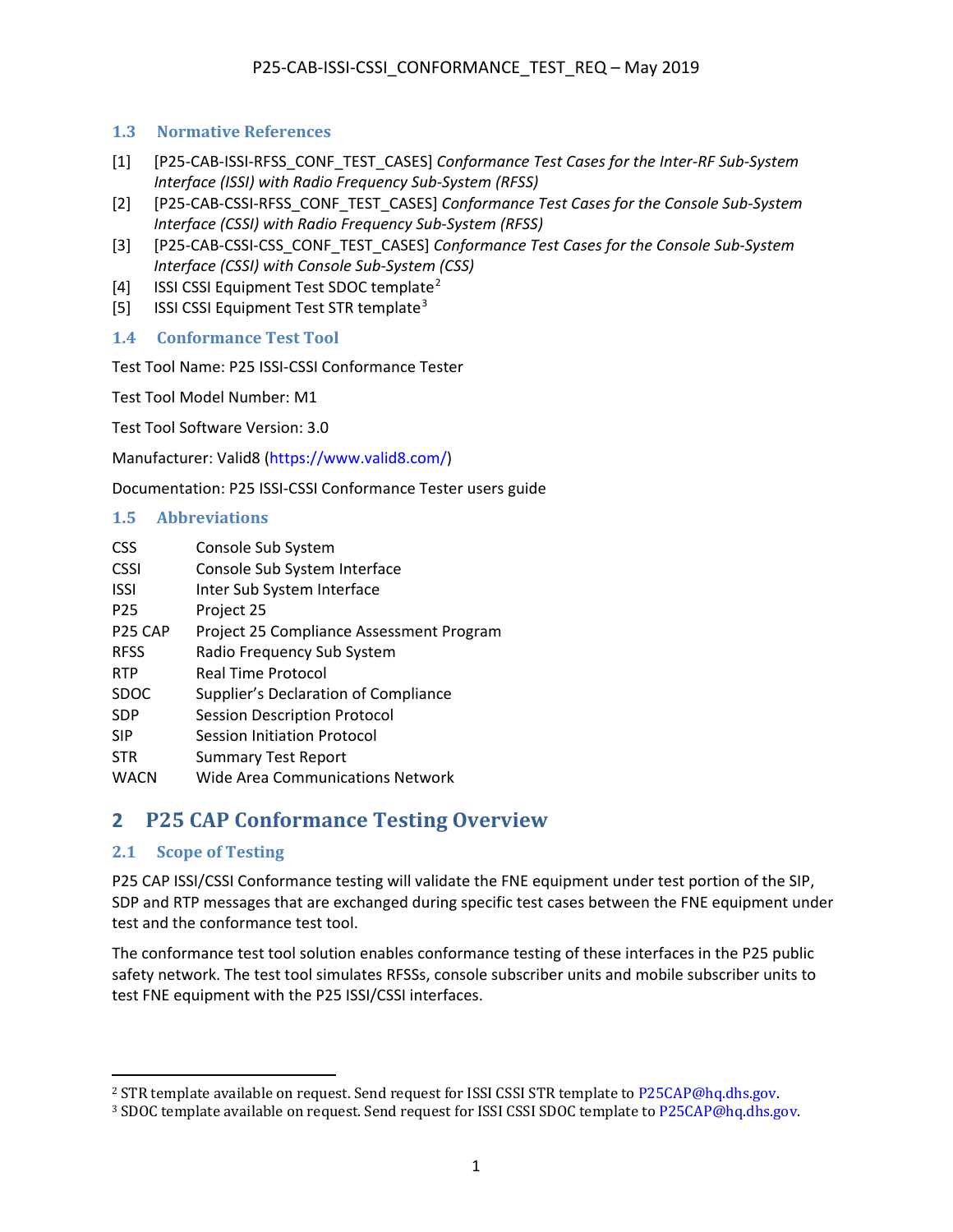

**Figure 1. Conformance Test Diagram**

### <span id="page-6-0"></span>**2.2 Testing Methodology**

The FNE equipment under test is always referenced as RFSS1 in the test cases. The conformance test tool will always be referenced as RFSS2. As appropriate, the equipment under test will configured and tested as a group home RFSS and group serving RFSS. For group voice test cases and unit to unit voice test cases, the equipment will be tested for the full rate vocoder mode (FDMA) and the half rate vocoder mode (TDMA). As appropriate, the equipment under test will be configured and tested for supplementary data services. See references [1], [2] and [3] for more details.

### <span id="page-6-1"></span>**2.3 'Equipment Under Test' Configurations**

Three Equipment Under Test configurations are recognized in P25 CAP Conformance testing for ISSI/CSSI equipment: ISSI testing for RFSS equipment, CSSI testing for RFSS equipment, and CSSI testing for console equipment.

Two different console configurations can be conformance tested. A 'console' based on CSS equipment is testable. A 'CSS-based console' is essentially a console with RFSS equipment but the equipment does not support RF sites. A 'console' that is integrated with a RFSS that does support RF sites is also testable and has been referred to as a 'native console.' Conformance testing for either console configuration is limited to Group Serving roles.

As appropriate, the equipment under test will initiate the test case, i.e., the equipment initiates the test case by transmitting to the test tool. The equipment under test will also be the target of the test case, i.e., the test tool initiates the test case by transmitting to the equipment.

When a CSSI or an ISSI of a RFSS is under test, and the test case calls for the RFSS to initiate the test case, it is expected that a mobile subscriber unit (registered to the RFSS under test) would initiate the test case. If appropriate for the test case, the mobile subscriber unit would also be affiliated to the subscriber group being used for the test.

When a CSSI of a console is under test, and the test case calls for the console to initiate the test case, it is expected that a console subscriber unit would initiate the test case. If appropriate for the test case, the console subscriber unit would also be affiliated to the subscriber group being used for the test.

When an ISSI of an RFSS is under test, the test tool simulates a Group Serving RFSS or a Group Home RFSS depending on the test case. The Inter-WACN or the Inter-System connection type can be used for ISSI testing.

When a CSSI of an RFSS is under test, the test tool simulates a Group Serving Console role. The Inter-WACN, Inter-System or Intra-System connection type can be used for testing.

When a CSSI of a console is under test, the test tool simulates a Group Home RFSS. The Inter-WACN, Inter-System or Intra-System connection type can be used for testing.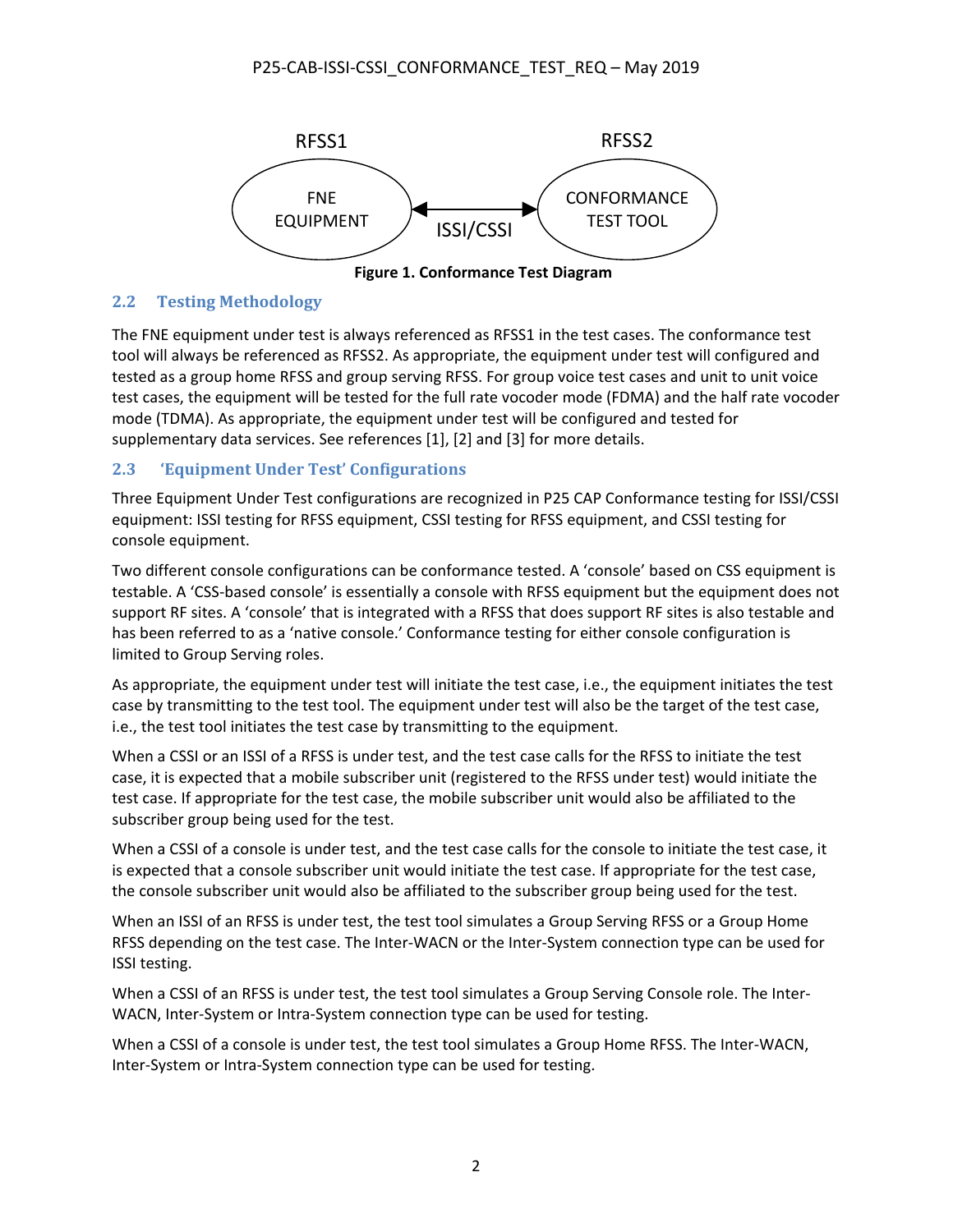### <span id="page-7-0"></span>**2.4 Test Case Documentation**

The test cases for ISSI/CSSI conformance testing are document in the separate documents listed below.

The test cases for ISSI testing of a RFSS are found in [P25-CAB-ISSI-RFSS\_CONF\_TEST\_CASES] *Conformance Test Cases for the Inter-RF Sub-System Interface (ISSI) with Radio Frequency Sub-System (RFSS).* This is reference [1].

The test cases for CSSI testing of a RFSS are found in [P25-CAB-CSSI-RFSS\_CONF\_TEST\_CASES] *Conformance Test Cases for the Console Sub-System Interface (CSSI) with Radio Frequency Sub-System (RFSS).* This is reference [2].

The test cases for CSSI testing of a Console are found in [P25-CAB-CSSI-CSS\_CONF\_TEST\_CASES] *Conformance Test Cases for the Console Sub-System Interface (CSSI) with Console Sub-System (CSS).* This is reference [3].

## <span id="page-7-1"></span>**3 ISSI Conformance Testing Requirements**

### <span id="page-7-2"></span>**3.1 Full Rate Group Voice Services**

The ISSI test cases in Table 2 apply to Radio Frequency Sub-System (RFSS) testing. All the test cases shall be tested. Testing can be executed when the ISSI is configured as an Inter-WACN connection type or an Inter-System connection type.

P25 CAP has defined certain test cases as 'required PASS' test cases. 'Required PASS' means that the test case results shall be a PASS if the equipment is to be considered P25 CAP Compliant. Only P25 CAP Compliant equipment will be posted as 'Approved (Grant Eligible) Equipment on the P25 CAP webpage. Table 1 lists the 'Required PASS' test case numbers. These test cases are noted with a double asterisk (\*\*) in Table 2.

| Table 1. Regulieu PASS Test Case Nullibers |        |         |         |                     |         |  |
|--------------------------------------------|--------|---------|---------|---------------------|---------|--|
| 3.2.1                                      | 3.2.2  | 3.4.1   | 3.4.2   | $\vert 3.5.1 \vert$ | 13.5.2  |  |
| 3.6.1                                      | 13.6.2 | 1,3.7.1 | 1,3.7.2 | 1,3.8.1             | 1,3.8.2 |  |

### **Table 1. Required PASS Test Case Numbers**

The ISSI full rate group voice services shall be tested for conformance in accordance with the test cases in P25-CAB-ISSI-RFSS\_CONF\_TEST\_CASES [1].

| Table 2. ISSI-RFSS Full Rate Group Voice Conformance Test Cases |
|-----------------------------------------------------------------|
|-----------------------------------------------------------------|

| <b>Test</b><br>Cases [1] | <b>ISSI-RFSS Full Rate Group Voice Conformance Test Case Descriptions</b> |
|--------------------------|---------------------------------------------------------------------------|
| 3.1                      | Full Rate Unconfirmed Group Call - Group Home Role                        |
| 3.1.1                    | <b>RFSS Initiates Unconfirmed Group Call</b>                              |
| 3.1.2                    | RFSS Receives Unconfirmed Group Call                                      |
| 3.2                      | Full Rate Emergency Unconfirmed Group Call - Group Home Role              |
| 3.2.1                    | ** RFSS Initiates Emergency Unconfirmed Group Call                        |
| 3.2.2                    | ** RFSS Receives Emergency Unconfirmed Group Call                         |
| 3.3                      | <b>Full Rate Unconfirmed Group Call - Group Serving Role</b>              |
| 3.3.1                    | <b>RFSS Initiates Unconfirmed Group Call</b>                              |
| 3.3.2                    | RFSS Receives Unconfirmed Group Call                                      |
| 3.4                      | Full Rate Emergency Unconfirmed Group Call - Group Serving Role           |
| 3.4.1                    | ** RFSS Initiates Emergency Unconfirmed Group Call                        |
| 3.4.2                    | ** RFSS Receives Emergency Unconfirmed Group Call                         |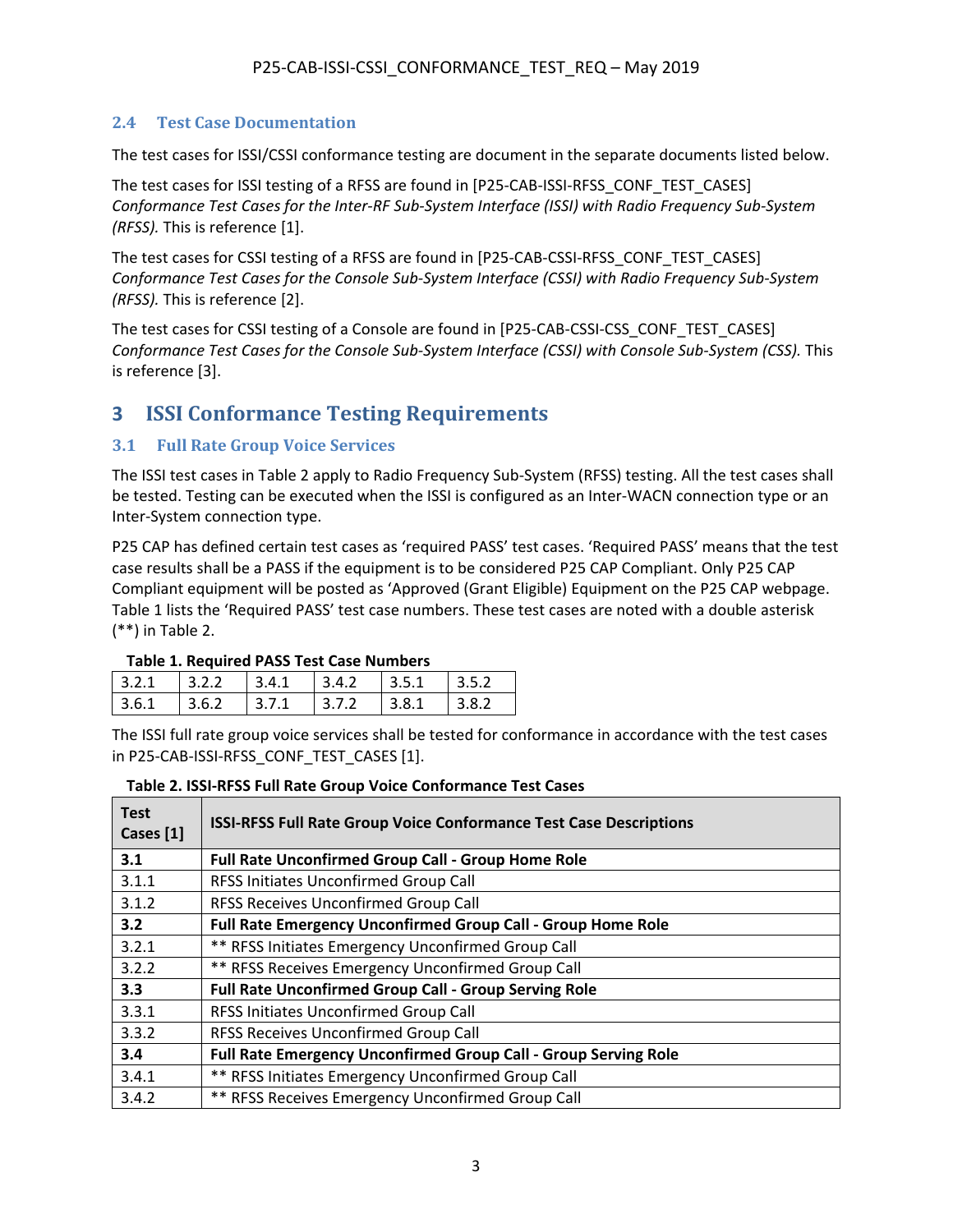| <b>Test</b><br>Cases [1] | <b>ISSI-RFSS Full Rate Group Voice Conformance Test Case Descriptions</b> |  |  |
|--------------------------|---------------------------------------------------------------------------|--|--|
| 3.5                      | Full Rate Confirmed Group Call - Group Home Role - Delayed Resources      |  |  |
| 3.5.1                    | <b>** RFSS Initiates Confirmed Group Call</b>                             |  |  |
| 3.5.2                    | <b>** RFSS Receives Confirmed Group Call</b>                              |  |  |
| 3.6                      | Full Rate Confirmed Group Call - Group Serving Role - Delayed Resources   |  |  |
| 3.6.1                    | <b>** RFSS Initiates Confirmed Group Call</b>                             |  |  |
| 3.6.2                    | <b>** RFSS Receives Confirmed Group Call</b>                              |  |  |
| 3.7                      | Full Rate Confirmed Group Call - Group Home Role - No Resources           |  |  |
| 3.7.1                    | <b>** RFSS Initiates Confirmed Group Call</b>                             |  |  |
| 3.7.2                    | <b>** RFSS Receives Confirmed Group Call</b>                              |  |  |
| 3.8                      | Full Rate Confirmed Group Call - Group Serving Role - No Resources        |  |  |
| 3.8.1                    | <b>** RFSS Initiates Confirmed Group Call</b>                             |  |  |
| 3.8.2                    | <b>** RFSS Receives Confirmed Group Call</b>                              |  |  |

### <span id="page-8-0"></span>**3.2 Half Rate Group Voice Services**

The ISSI test cases in Table 4 apply to Radio Frequency Sub-System (RFSS) testing. All the test cases shall be tested. Testing can be executed when the ISSI is configured as an Inter-WACN connection type or an Inter-System connection type.

P25 CAP has defined certain test cases as 'required PASS' test cases. 'Required PASS' means that the test case results shall be a PASS if the equipment is to be considered P25 CAP Compliant. Only P25 CAP Compliant equipment will be posted as 'Approved (Grant Eligible) Equipment on the P25 CAP webpage. Table 3 lists the 'Required PASS' test case numbers. These test cases are noted with a double asterisk (\*\*) in Table 4.

### **Table 3. Required PASS Test Case Numbers**

| ------- |       |        |       |       |              |
|---------|-------|--------|-------|-------|--------------|
| 14.2.1  |       | 4.4.1  | 4.4.2 | 4.5.1 | 14.5.2       |
| 4.6.1   | 4.6.2 | 14.7.1 | 4.7.2 | 14.81 | $\Delta$ 8.2 |

The ISSI half rate group voice services shall be tested for conformance in accordance with the test cases in P25-CAB-ISSI-RFSS\_CONF\_TEST\_CASES [1].

| <b>Test</b><br>Cases [1] | <b>ISSI-RFSS Half Rate Group Voice Conformance Test Case Descriptions</b> |  |  |
|--------------------------|---------------------------------------------------------------------------|--|--|
| 4.1                      | Half Rate Unconfirmed Group Call - Group Home Role                        |  |  |
| 4.1.1                    | RFSS Initiates Unconfirmed Group Call                                     |  |  |
| 4.1.1                    | RFSS Receives Unconfirmed Group Call                                      |  |  |
| 4.2                      | Half Rate Emergency Unconfirmed Group Call - Group Home Role              |  |  |
| 4.2.1                    | ** RFSS Initiates Emergency Unconfirmed Group Call                        |  |  |
| 4.2.2                    | ** RFSS Receives Emergency Unconfirmed Group Call                         |  |  |
| 4.3                      | Half Rate Unconfirmed Group Call - Group Serving Role                     |  |  |
| 4.3.1                    | RFSS Initiates Unconfirmed Group Call                                     |  |  |
| 4.3.2                    | RFSS Receives Unconfirmed Group Call                                      |  |  |
| 4.4                      | Half Rate Emergency Unconfirmed Group Call - Group Serving Role           |  |  |
| 4.4.1                    | ** RFSS Initiates Emergency Unconfirmed Group Call                        |  |  |

### **Table 4. ISSI-RFSS Half Rate Group Voice Conformance Test Cases**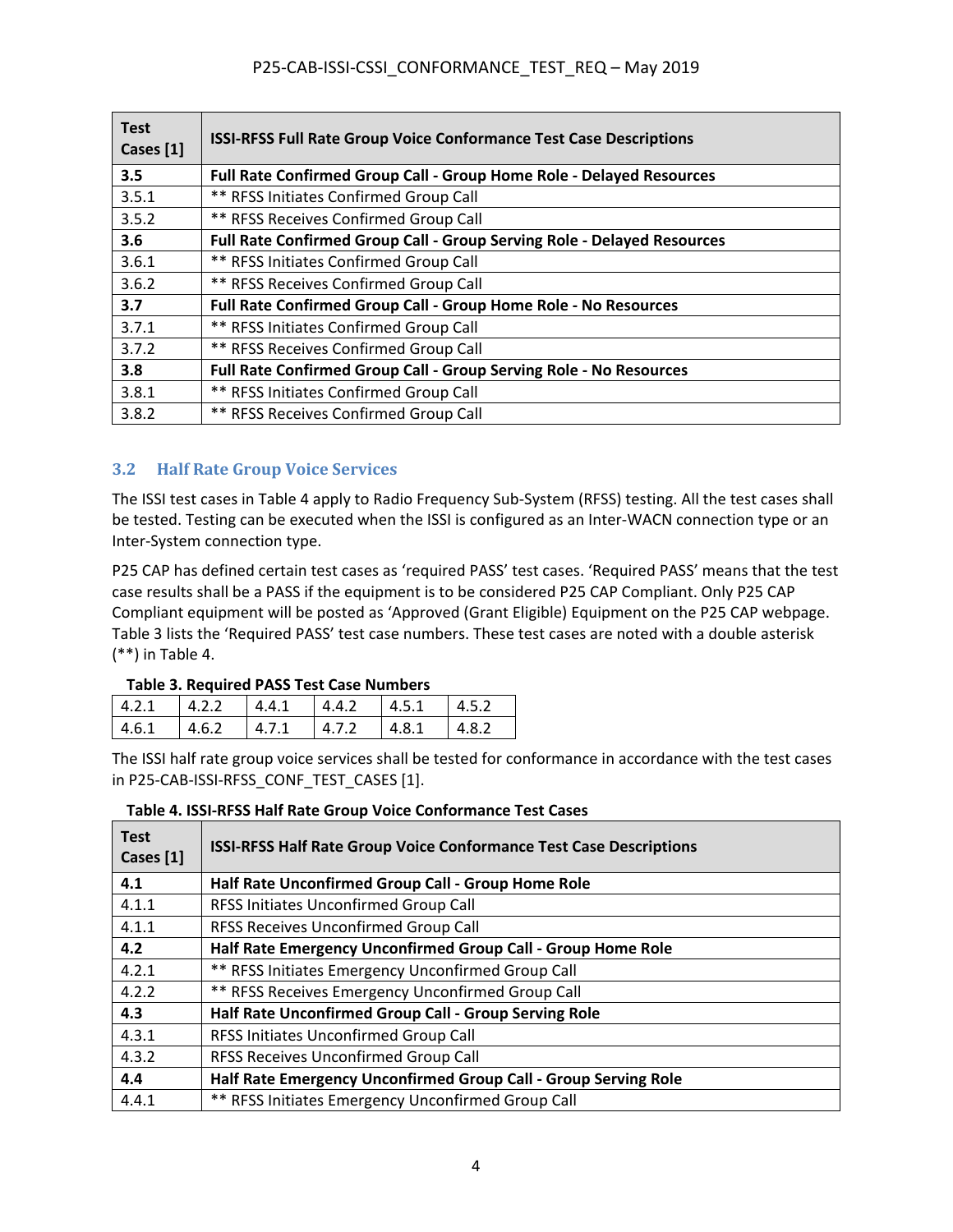| <b>Test</b><br>Cases [1] | <b>ISSI-RFSS Half Rate Group Voice Conformance Test Case Descriptions</b> |  |  |
|--------------------------|---------------------------------------------------------------------------|--|--|
| 4.4.2                    | ** RFSS Receives Emergency Unconfirmed Group Call                         |  |  |
| 4.5                      | Half Rate Confirmed Group Call - Group Home Role - Delayed Resources      |  |  |
| 4.5.1                    | <b>** RFSS Initiates Confirmed Group Call</b>                             |  |  |
| 4.5.2                    | <b>** RFSS Receives Confirmed Group Call</b>                              |  |  |
| 4.6                      | Half Rate Confirmed Group Call - Group Serving Role - Delayed Resources   |  |  |
| 4.6.1                    | <b>** RFSS Initiates Confirmed Group Call</b>                             |  |  |
| 4.6.2                    | <b>** RFSS Receives Confirmed Group Call</b>                              |  |  |
| 4.7                      | Half Rate Confirmed Group Call - Group Home Role - No Resources           |  |  |
| 4.7.1                    | ** RFSS Initiates Confirmed Group Call                                    |  |  |
| 4.7.2                    | <b>** RFSS Receives Confirmed Group Call</b>                              |  |  |
| 4.8                      | Half Rate Confirmed Group Call - Group Serving Role - No Resources        |  |  |
| 4.8.1                    | <b>** RFSS Initiates Confirmed Group Call</b>                             |  |  |
| 4.8.2                    | <b>** RFSS Receives Confirmed Group Call</b>                              |  |  |

### <span id="page-9-0"></span>**3.3 Supplementary Data Services**

The ISSI test cases in Table 6 apply to Radio Frequency Sub-System (RFSS) testing. All the test cases shall be tested. Testing can be executed when the ISSI is configured as an Inter-WACN connection type or an Inter-System connection type.

P25 CAP has defined certain test cases as 'required PASS' test cases. 'Required PASS' means that the test case results shall be a PASS if the equipment is to be considered P25 CAP Compliant. Only P25 CAP Compliant equipment will be posted as 'Approved (Grant Eligible) Equipment on the P25 CAP webpage. Table 5 lists the 'Required PASS' test case numbers. These test cases are noted with a double asterisk (\*\*) in Table 6.

### **Table 5. Required PASS Test Case Numbers**

| .                                 |  |  |  |
|-----------------------------------|--|--|--|
| 511   512   521   522   531   532 |  |  |  |
|                                   |  |  |  |

The ISSI supplementary data services shall be tested for conformance in accordance with the test cases in P25-CAB-ISSI-RFSS\_CONF\_TEST\_CASES [1].

| <b>Test</b><br>Cases [1] | <b>ISSI-RFSS Supplementary Data Conformance Test Case Descriptions</b>              |
|--------------------------|-------------------------------------------------------------------------------------|
| 5.1                      | <b>Emergency Alarm</b>                                                              |
| 5.1.1                    | ** Emergency Alarm initiated by a mSU Home to RFSS1 and Registered in RFSS2;        |
|                          | Group Home RFSS 2                                                                   |
| 5.1.2                    | ** Emergency Alarm initiated by a mSU Home to RFSS2 and Registered in RFSS1;        |
|                          | Group Home RFSS 1                                                                   |
| 5.2                      | <b>Emergency Alarm Cancel</b>                                                       |
| 5.2.1                    | ** Emergency Alarm Cancel initiated by a mSU Home to RFSS1 and Registered in RFSS2; |
|                          | Group Home RFSS 2                                                                   |
| 5.2.2                    | ** Emergency Alarm Cancel initiated by a mSU Home to RFSS2 and Registered in RFSS1; |
|                          | Group Home RFSS 1                                                                   |
| 5.3                      | <b>Group Emergency Cancel</b>                                                       |

### **Table 6. ISSI-RFSS Supplementary Data Conformance Test Cases**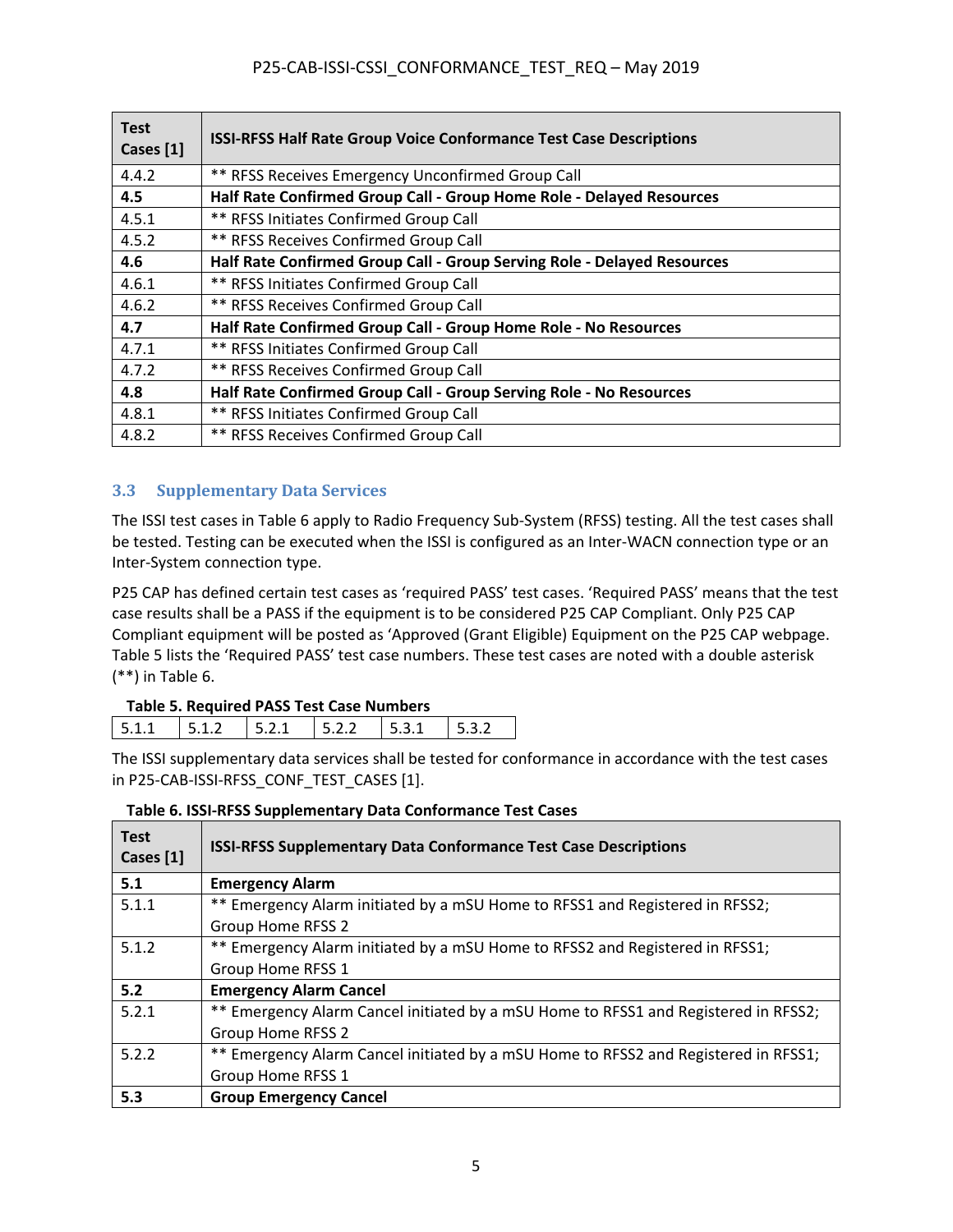| <b>Test</b><br>Cases [1] | <b>ISSI-RFSS Supplementary Data Conformance Test Case Descriptions</b>                                                  |
|--------------------------|-------------------------------------------------------------------------------------------------------------------------|
| 5.3.1                    | ** Group Emergency Cancel initiated by a mSU Home to RFSS1 and Registered in RFSS2;<br>Group Home RFSS 2                |
| 5.3.2                    | ** Group Emergency Cancel initiated by a mSU Home to RFSS2 and Registered in RFSS1;<br>Group Home RFSS 1                |
| 5.4                      | <b>Call Alert</b>                                                                                                       |
| 5.4.1                    | Call Alert from mSU1 to mSU2; mSU1 home to RFSS1 and registered in RFSS2; mSU2<br>home to RFSS2 and registered in RFSS1 |
| 5.4.2                    | Call Alert from mSU2 to mSU1; mSU1 home to RFSS1 and registered in RFSS2; mSU2<br>home to RFSS2 and registered in RFSS1 |

# <span id="page-10-0"></span>**4 CSSI Conformance Testing Requirements - RFSS**

### <span id="page-10-1"></span>**4.1 Full Rate Group Voice Services**

The CSSI test cases in Table 8 apply to Radio Frequency Sub-System (RFSS) testing. All the test cases shall be tested. Testing can be executed when the CSSI is configured as an Inter-WACN connection type, an Inter-System connection type or an Intra-System connection type.

P25 CAP has defined certain test cases as 'required PASS' test cases. 'Required PASS' means that the test case results shall be a PASS if the equipment is to be considered P25 CAP Compliant. Only P25 CAP Compliant equipment will be posted as 'Approved (Grant Eligible) Equipment on the P25 CAP webpage. Table 7 lists the 'Required PASS' test case numbers. These test cases are noted with a double asterisk (\*\*) in Table 8.

### **Table 7. Required PASS Test Case Numbers**

| s.<br>$- - -$ | - - - | $\cdot$ $\cdot$ $\cdot$ |
|---------------|-------|-------------------------|
|               |       |                         |

The full rate group services shall be tested for conformance in accordance with the test cases in P25- CAB-CSSI-RFSS\_CONF\_TEST\_CASES [2].

| <b>Test</b><br>Cases [2] | <b>CSSI-RFSS Full Rate Group Voice Conformance Test Case Descriptions</b> |  |
|--------------------------|---------------------------------------------------------------------------|--|
| 3.1                      | Full Rate Unconfirmed Group Call - Group Home Role                        |  |
| 3.1.1                    | RFSS Initiates Unconfirmed Group Call                                     |  |
| 3.1.2                    | RFSS Receives Unconfirmed Group Call                                      |  |
| 3.2                      | <b>Full Rate Emergency Unconfirmed Group Call - Group Home Role</b>       |  |
| 3.2.1                    | ** RFSS Initiates Emergency Unconfirmed Group Call                        |  |
| 3.3                      | Full Rate Confirmed Group Call - Group Home Role - Delayed Resources      |  |
| 3.3.1                    | <b>** RFSS Receives Confirmed Group Call</b>                              |  |
| 3.4                      | Full Rate Confirmed Group Call - Group Home Role - No Resources           |  |
| 3.4.1                    | <b>** RFSS Receives Confirmed Group Call</b>                              |  |

### **Table 8. CSSI-RFSS Full Rate Group Voice Conformance Test Cases**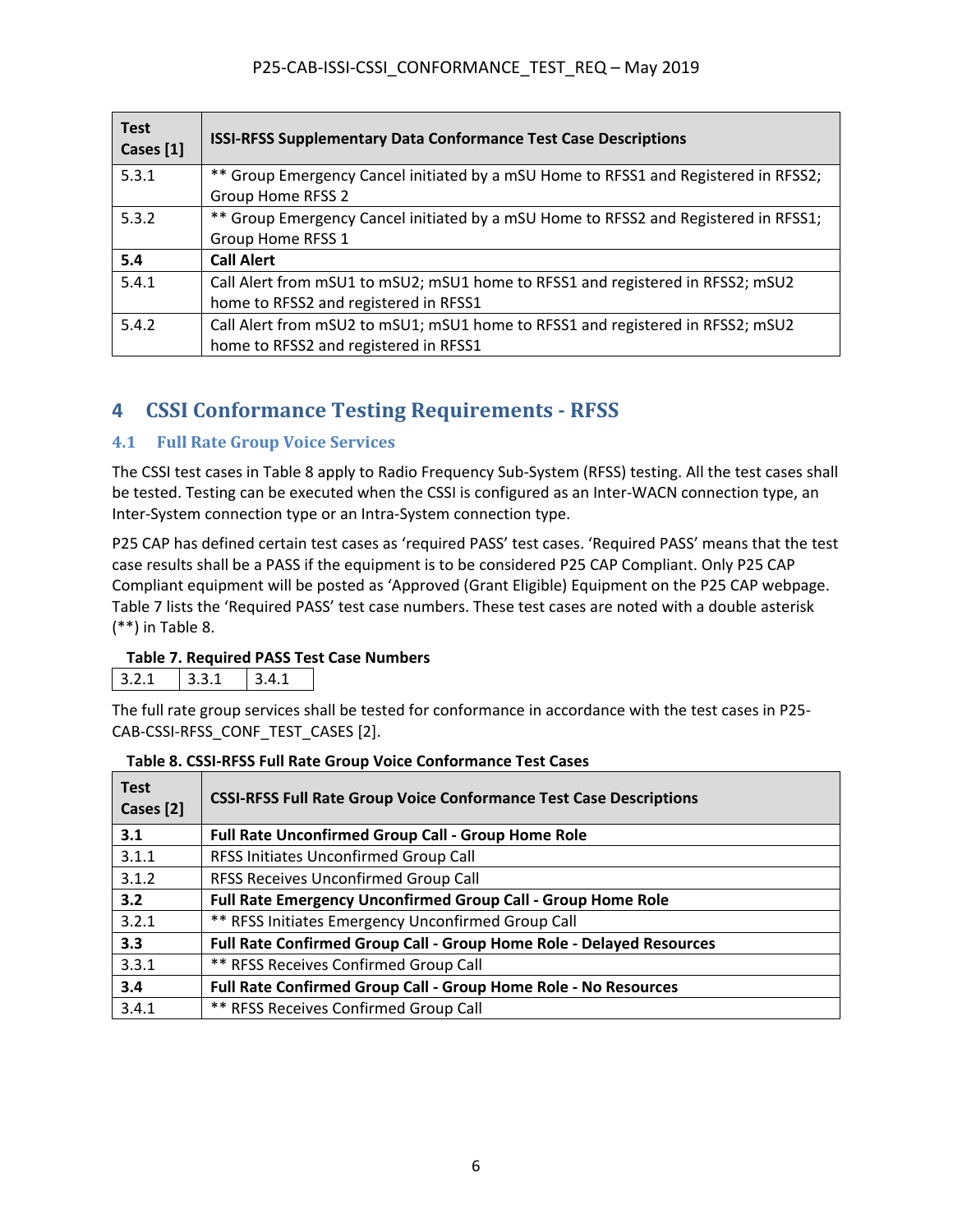### <span id="page-11-0"></span>**4.2 Half Rate Group Voice Services**

The CSSI test cases in Table 10 apply to Radio Frequency Sub-System (RFSS) testing. All the test cases shall be tested. Testing can be executed when the CSSI is configured as an Inter-WACN connection type, an Inter-System connection type or an Intra-System connection type.

P25 CAP has defined certain test cases as 'required PASS' test cases. 'Required PASS' means that the test case results shall be a PASS if the equipment is to be considered P25 CAP Compliant. Only P25 CAP Compliant equipment will be posted as 'Approved (Grant Eligible) Equipment on the P25 CAP webpage. Table 9 lists the 'Required PASS' test case numbers. These test cases are noted with a double asterisk (\*\*) in Table 10.

#### **Table 9. Required PASS Test Case Numbers**

|--|

The half rate group services shall be tested for conformance in accordance with the test cases in P25- CAB-CSSI-RFSS\_CONF\_TEST\_CASES [2].

| <b>Test</b><br>Cases [2] | <b>CSSI-RFSS Half Rate Group Voice Conformance Test Case Descriptions</b> |  |
|--------------------------|---------------------------------------------------------------------------|--|
| 4.1                      | Half Rate Unconfirmed Group Call - Group Home Role                        |  |
| 4.1.1                    | RFSS Initiates Unconfirmed Group Call                                     |  |
| 4.1.2                    | RFSS Receives Unconfirmed Group Call                                      |  |
| 4.2                      | Half Rate Emergency Unconfirmed Group Call - Group Home Role              |  |
| 4.2.1                    | ** RFSS Initiates Emergency Unconfirmed Group Call                        |  |
| 4.3                      | Half Rate Confirmed Group Call - Group Home Role - Delayed Resources      |  |
| 4.3.1                    | <b>** RFSS Receives Confirmed Group Call</b>                              |  |
| 4.4                      | Half Rate Confirmed Group Call - Group Home Role - No Resources           |  |
| 4.4.1                    | <b>** RFSS Receives Confirmed Group Call</b>                              |  |

#### **Table 10. CSSI-RFSS Half Rate Group Voice Conformance Test Cases**

### <span id="page-11-1"></span>**4.3 Full Rate Unit To Unit Voice Services**

The CSSI test cases in Table 11 apply to a Radio Frequency Sub-System (RFSS). All the test cases shall be tested. Testing can be executed when the CSSI is configured as an Inter-WACN connection type, an Inter-System connection type or an Intra-System connection type.

The full rate unit to unit voice services shall be tested for conformance in accordance with the test cases in P25-CAB-CSSI-RFSS\_CONF\_TEST\_CASES [2].

| Table 11. CSSI-RFSS Full Rate Unit To Unit Voice Conformance Test Cases |  |  |
|-------------------------------------------------------------------------|--|--|
|-------------------------------------------------------------------------|--|--|

| <b>Test</b><br>Cases [2] | <b>CSSI-RFSS Full Rate Unit To Unit Voice Conformance Test Case Descriptions</b> |
|--------------------------|----------------------------------------------------------------------------------|
| 5.1                      | RFSS1 (mSU) Initiated Unit to Unit Call with Target Availability Check           |
| 5.1.1                    | RFSS1 (mSU) Initiated Unit to Unit Call with Target Availability Check           |
| 5.2                      | RFSS2 (cSU) Initiated Unit to Unit Call with Target Availability Check           |
| 5.2.1                    | CSS2 (cSU) Initiated Unit to Unit Call with Target Availability Check            |
| 5.3                      | RFSS1 (mSU) Initiated Unit to Unit Call without Target Availability Check        |
| 5.3.1                    | RFSS1 (mSU) Initiated Unit to Unit Call without Target Availability Check        |
| 5.4                      | RFSS2 (cSU) Initiated Unit to Unit Call without Target Availability Check        |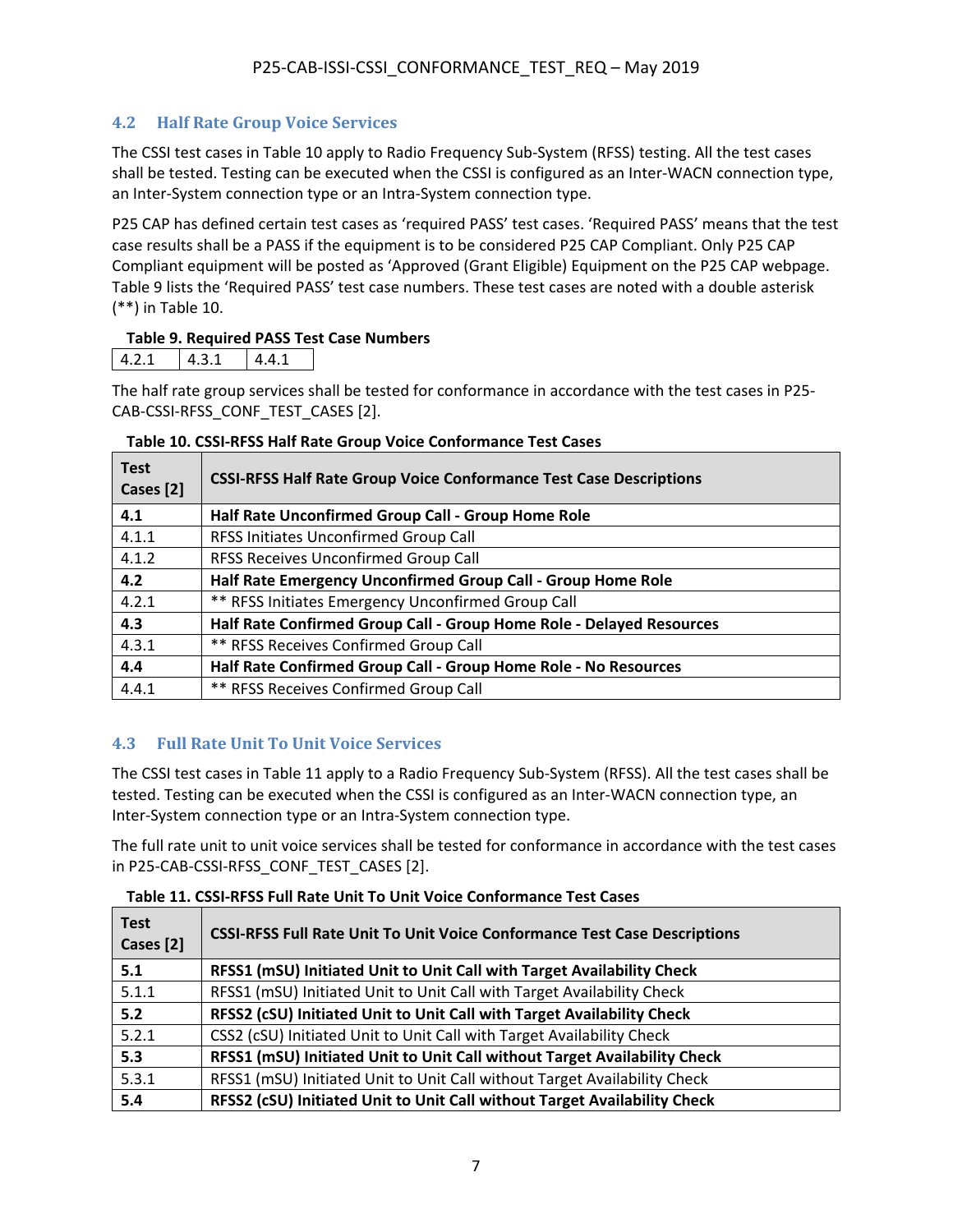| <b>Test</b><br>Cases [2] | <b>CSSI-RFSS Full Rate Unit To Unit Voice Conformance Test Case Descriptions</b> |
|--------------------------|----------------------------------------------------------------------------------|
| 5.4.1                    | CSS2 (cSU) Initiated Unit to Unit Call without Target Availability Check         |

### <span id="page-12-0"></span>**4.4 Half Rate Unit To Unit Voice Services**

The CSSI test cases in Table 12 apply to a Radio Frequency Sub-System (RFSS). All the test cases shall be tested. Testing can be executed when the CSSI is configured as an Inter-WACN connection type, an Inter-System connection type or an Intra-System connection type.

The half rate unit to unit voice services shall be tested for conformance in accordance with the test cases in P25-CAB-CSSI-RFSS\_CONF\_TEST\_CASES [2].

| <b>Test</b><br>Cases [2] | <b>CSSI-RFSS Half Rate Unit To Unit Voice Conformance Test case Descriptions</b> |  |
|--------------------------|----------------------------------------------------------------------------------|--|
| 6.1                      | RFSS1 (mSU) Initiated Unit to Unit Call with Target Availability Check           |  |
| 6.1.1                    | RFSS1 (mSU) Initiated Unit to Unit Call with Target Availability Check           |  |
| 6.2                      | RFSS2 (cSU) Initiated Unit to Unit Call with Target Availability Check           |  |
| 6.2.1                    | CSS2 (cSU) Initiated Unit to Unit Call with Target Availability Check            |  |
| 6.3                      | RFSS1 (mSU) Initiated Unit to Unit Call without Target Availability Check        |  |
| 6.3.1                    | RFSS1 (mSU) Initiated Unit to Unit Call without Target Availability Check        |  |
| 6.4                      | RFSS2 (cSU) Initiated Unit to Unit Call without Target Availability Check        |  |
| 6.4.1                    | CSS2 (cSU) Initiated Unit to Unit Call without Target Availability Check         |  |

**Table 12. CSSI-RFSS Half Rate Unit To Unit Voice Conformance Test Cases**

### <span id="page-12-1"></span>**4.5 Supplementary Data Services**

The CSSI test cases in Table 14 apply to a Radio Frequency Sub-System (RFSS). All the test cases shall be tested. Testing can be executed when the CSSI is configured as an Inter-WACN connection type, an Inter-System connection type or an Intra-System connection type.

P25 CAP has defined certain test cases as 'required PASS' test cases. 'Required PASS' means that the test case results shall be a PASS if the equipment is to be considered P25 CAP Compliant. Only P25 CAP Compliant equipment will be posted as 'Approved (Grant Eligible) Equipment on the P25 CAP webpage. Table 13 lists the 'Required PASS' test case numbers. These test cases are noted with a double asterisk (\*\*) in Table 14.

### **Table 13. Required PASS Test Case Numbers**

| $\sim$ | ∸ | . . | $\sim$ $\sim$ $\sim$ $\sim$ |
|--------|---|-----|-----------------------------|

The supplementary data services shall be tested for conformance in accordance with the test cases in P25-CAB-CSSI-RFSS\_CONF\_TEST\_CASES [2].

| <b>Test</b><br>Cases [2] | <b>CSSI-RFSS Supplementary Data Conformance Test Case Descriptions</b> |
|--------------------------|------------------------------------------------------------------------|
| 7.1                      | <b>Emergency Alarm</b>                                                 |
| 7.1.1                    | ** Emergency Alarm initiated by a mSU Home to and Registered in RFSS1; |
|                          | Group Home RFSS 1                                                      |

#### **Table 14. CSSI-RFSS Supplementary Data Conformance Test Cases**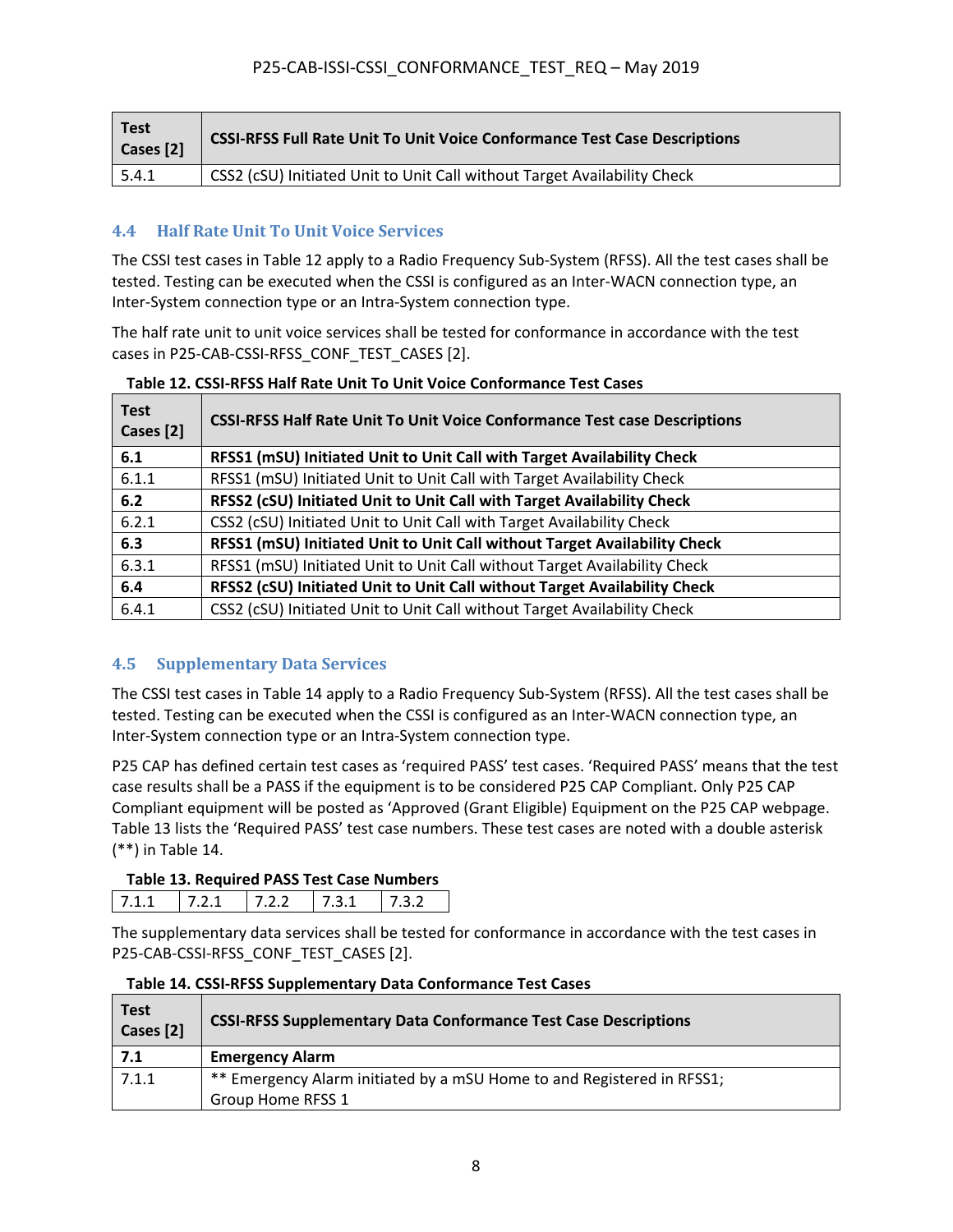| <b>Test</b><br>Cases [2] | <b>CSSI-RFSS Supplementary Data Conformance Test Case Descriptions</b>        |
|--------------------------|-------------------------------------------------------------------------------|
| 7.2                      | <b>Emergency Alarm Cancel</b>                                                 |
| 7.2.1                    | ** Emergency Alarm Cancel initiated by a cSU Home to RFSS2;                   |
|                          | Group Home RFSS 1                                                             |
| 7.2.2                    | ** Emergency Alarm Cancel initiated by a mSU Home to and Registered in RFSS1; |
|                          | Group Home RFSS 1                                                             |
| 7.3                      | <b>Group Emergency Cancel</b>                                                 |
| 7.3.1                    | ** Group Emergency Cancel initiated by a cSU Home to RFSS2;                   |
|                          | Group Home RFSS 1                                                             |
| 7.3.2                    | ** Group Emergency Cancel initiated by a mSU Home to and Registered in RFSS1; |
|                          | Group Home RFSS 1                                                             |
| 7.4                      | Call Alert - RFSS1 (mSU) Initiated                                            |
| 7.4.1                    | Call Alert Initiated by a mSU Home to RFSS1                                   |
| 7.5                      | Call Alert - RFSS2 (cSU) Initiated                                            |
| 7.5.1                    | Call Alert Initiated by a cSU Home to RFSS2                                   |

# <span id="page-13-0"></span>**5 CSSI Conformance Testing Requirements - Console**

### <span id="page-13-1"></span>**5.1 Full Rate Group Voice Services**

The CSSI test cases in Table 16 apply to a CSSBased Console or a Console integrated with a RFSS (native console). All the test cases shall be tested. Testing can be executed when the CSSI is configured as an Inter-WACN connection type, an Inter-System connection type or an Intra-System connection type.

P25 CAP has defined certain test cases as 'required PASS' test cases. 'Required PASS' means that the test case results shall be a PASS if the equipment is to be considered P25 CAP Compliant. Only P25 CAP Compliant equipment will be posted as 'Approved (Grant Eligible) Equipment on the P25 CAP webpage. Table 15 lists the 'Required PASS' test case numbers. These test cases are noted with a double asterisk (\*\*) in Table 16.

### **Table 15. Required PASS Test Case Numbers**

| z. | $ -$ |  |
|----|------|--|

The full rate group services shall be tested for conformance in accordance with the test cases in P25- CAB-CSSI-CSS\_CONF\_TEST\_CASES [3].

| <b>Test</b><br>Cases [3] | <b>CSSI-CSS Full Rate Group Voice Conformance Test Case Descriptions</b> |
|--------------------------|--------------------------------------------------------------------------|
| 3.1                      | <b>Full Rate Unconfirmed Group Call - Group Serving Role</b>             |
| 3.1.1                    | Console Initiates Unconfirmed Group Call                                 |
| 3.1.2                    | Console Receives Unconfirmed Group Call                                  |
| 3.2                      | Full Rate Emergency Unconfirmed Group Call - Group Serving Role          |
| 3.2.1                    | ** Console Receives Emergency Unconfirmed Group Call                     |
| 3.3                      | Full Rate Confirmed Group Call - Group Serving Role - Delayed Resources  |
| 3.3.1                    | ** Console Initiates Confirmed Group Call                                |
| 3.4                      | Full Rate Confirmed Group Call - Group Serving Role - No Resources       |

### **Table 16. CSSI-CSS Full Rate Group Voice Conformance Test Cases**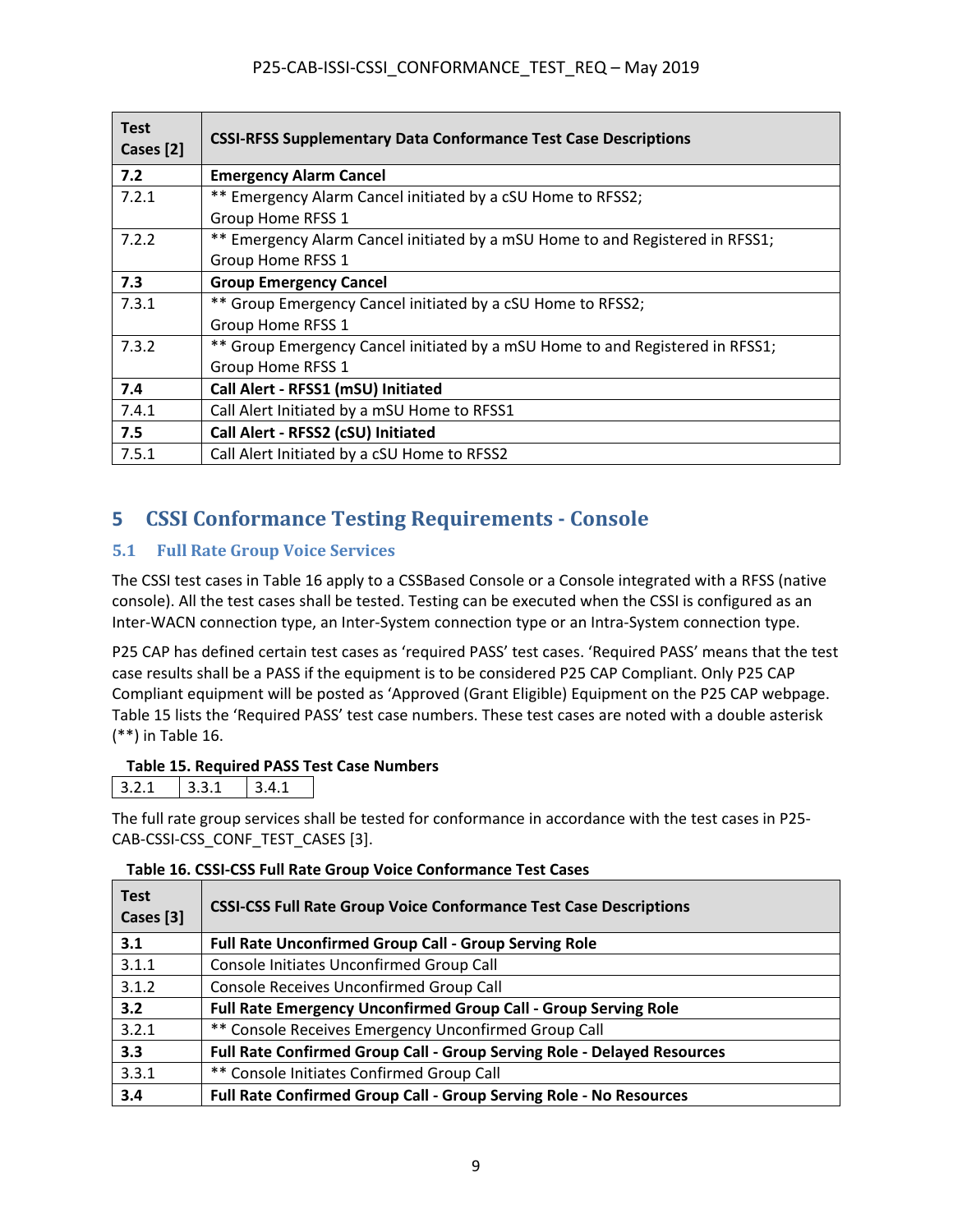| <b>Test</b><br>Cases [3] | <b>CSSI-CSS Full Rate Group Voice Conformance Test Case Descriptions</b> |  |
|--------------------------|--------------------------------------------------------------------------|--|
| 3.4.1                    | ** Console Initiates Confirmed Group Call                                |  |

### <span id="page-14-0"></span>**5.2 Half Rate Group Voice Services**

The CSSI test cases in Table 18 apply to a CSS-Based Console or a Console integrated with a RFSS (native console). All the test cases shall be tested. All the test cases shall be tested. Testing can be executed when the CSSI is configured as an Inter-WACN connection type, an Inter-System connection type or an Intra-System connection type.

P25 CAP has defined certain test cases as 'required PASS' test cases. 'Required PASS' means that the test case results shall be a PASS if the equipment is to be considered P25 CAP Compliant. Only P25 CAP Compliant equipment will be posted as 'Approved (Grant Eligible) Equipment on the P25 CAP webpage. Table 17 lists the 'Required PASS' test case numbers. These test cases are noted with a double asterisk (\*\*) in Table 18.

#### **Table 17. Required PASS Test Case Numbers**

|--|

The half rate group services shall be tested for conformance in accordance with the test cases in P25- CAB-CSSI-CSS\_CONF\_TEST\_CASES [3].

| <b>Test</b><br>Cases [3] | <b>CSSI-CSS Half Rate Group Voice Conformance Test Case Descriptions</b> |
|--------------------------|--------------------------------------------------------------------------|
| 4.1                      | Half Rate Unconfirmed Group Call - Group Serving Role                    |
| 4.1.1                    | Console Initiates Unconfirmed Group Call                                 |
| 4.1.2                    | Console Receives Unconfirmed Group Call                                  |
| 4.2                      | Half Rate Emergency Unconfirmed Group Call - Group Serving Role          |
| 4.2.1                    | ** Console Receives Emergency Unconfirmed Group Call                     |
| 4.3                      | Half Rate Confirmed Group Call - Group Serving Role - Delayed Resources  |
| 4.3.1                    | ** Console Initiates Confirmed Group Call                                |
| 4.4                      | Half Rate Confirmed Group Call - Group Serving Role - No Resources       |
| 4.4.1                    | ** Console Initiates Confirmed Group Call                                |

#### **Table 18. CSSI-CSS Half Rate Group Voice Conformance Test Cases**

### <span id="page-14-1"></span>**5.3 Full Rate Unit To Unit Voice Services**

The CSSI test cases in Table 19 apply to a CSS-Based Console or a Console integrated with a RFSS (native console). All the test cases shall be tested. All the test cases shall be tested. Testing can be executed when the CSSI is configured as an Inter-WACN connection type, an Inter-System connection type or an Intra-System connection type.

The full rate unit to unit services shall be tested for conformance in accordance with the test cases in P25-CAB-CSSI-CSS\_CONF\_TEST\_CASES [3].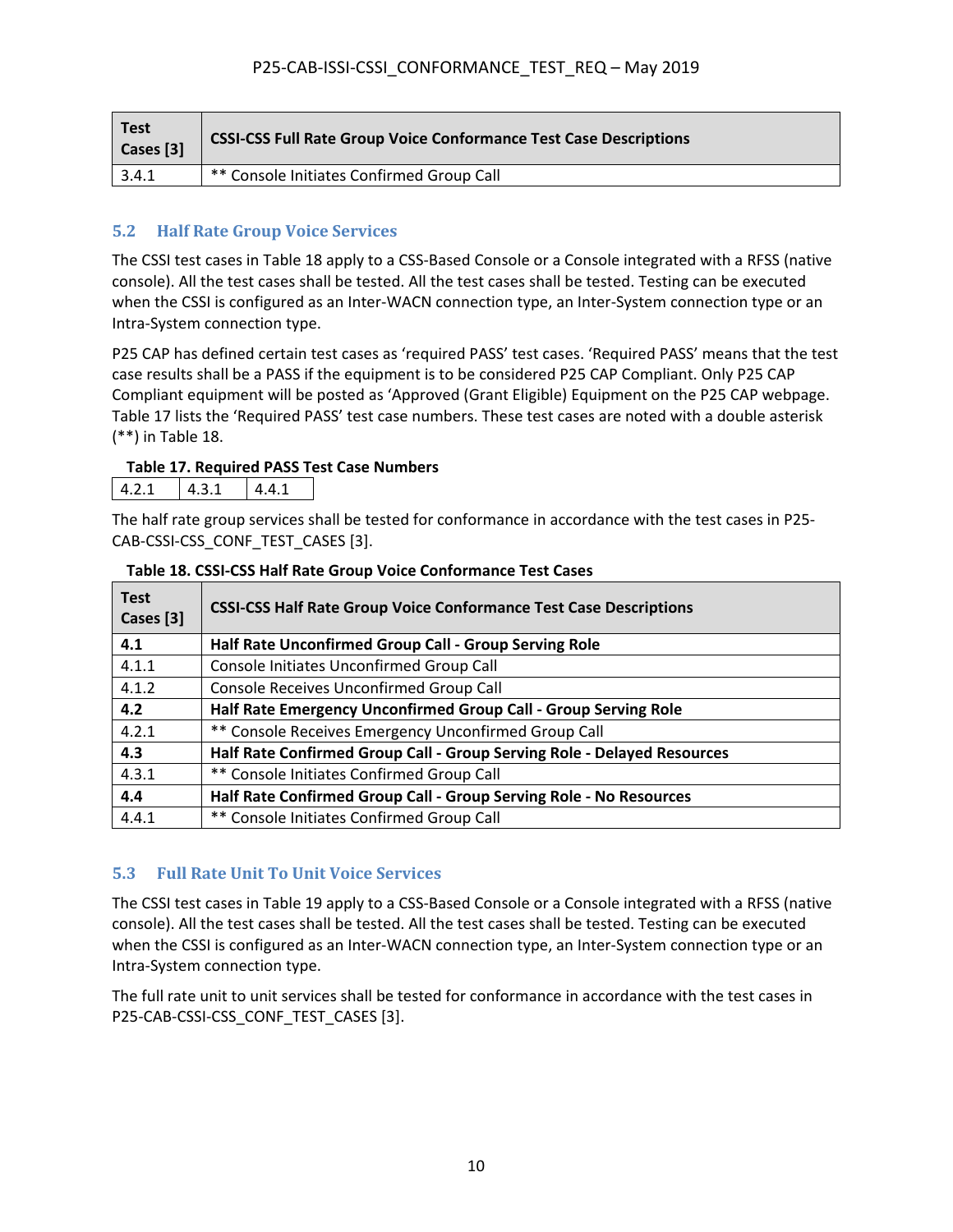| <b>Test</b><br>Cases [3] | <b>CSSI-CSS Full Rate Unit Voice Conformance Test Case Descriptions</b>       |
|--------------------------|-------------------------------------------------------------------------------|
| 5.1                      | RFSS1 (cSU) Initiated Unit to Unit Call with Target Availability Check        |
| 5.1.1                    | RFSS1 (Console) Initiated Unit to Unit Call with Target Availability Check    |
| 5.2                      | RFSS2 (mSU) Initiated Unit to Unit Call with Target Availability Check        |
| 5.2.1                    | RFSS2 (mSU) Initiated Unit to Unit Call with Target Availability Check        |
| 5.3                      | RFSS1 (cSU) Initiated Unit to Unit Call without Target Availability Check     |
| 5.3.1                    | RFSS1 (Console) Initiated Unit to Unit Call without Target Availability Check |
| 5.4                      | RFSS2 (mSU) Initiated Unit to Unit Call without Target Availability Check     |
| 5.4.1                    | RFSS2 (mSU) Initiated Unit to Unit Call without Target Availability Check     |

**Table 19. CSSI-CSS Full Rate Unit To Unit Voice Conformance Test Cases** 

### <span id="page-15-0"></span>**5.4 Half Rate Unit To Unit Voice Services**

The CSSI test cases in Table 20 apply to a CSS-Based Console or a Console integrated with a RFSS (native console). All the test cases shall be tested. Testing can be executed when the CSSI is configured as an Inter-WACN connection type, an Inter-System connection type or an Intra-System connection type.

The half rate unit to unit services shall be tested for conformance in accordance with the test cases in P25-CAB-CSSI-CSS\_CONF\_TEST\_CASES [3].

| <b>Test</b><br>Cases [3] | <b>CSSI-CSS Half Rate Unit To Unit Voice Conformance Test Case Descriptions</b> |
|--------------------------|---------------------------------------------------------------------------------|
| 6.1                      | RFSS1 (cSU) Initiated Unit to Unit Call with Target Availability Check          |
| 6.1.1                    | RFSS1 (Console) Initiated Unit to Unit Call with Target Availability Check      |
| 6.2                      | RFSS2 (mSU) Initiated Unit to Unit Call with Target Availability Check          |
| 6.2.1                    | RFSS2 (mSU) Initiated Unit to Unit Call with Target Availability Check          |
| 6.3                      | RFSS1 (cSU) Initiated Unit to Unit Call without Target Availability Check       |
| 6.3.1                    | RFSS1 (Console) Initiated Unit to Unit Call without Target Availability Check   |
| 6.4                      | RFSS2 (mSU) Initiated Unit to Unit Call without Target Availability Check       |
| 6.4.1                    | RFSS2 (mSU) Initiated Unit to Unit Call without Target Availability Check       |

**Table 20. CSSI-CSS Half Rate Unit To Unit Voice Conformance Test Cases**

### <span id="page-15-1"></span>**5.5 Supplementary Data Services**

The CSSI test cases in Table 22 apply to a CSS-Based Console or a Console integrated with a RFSS (native console). All the test cases shall be tested. Testing can be executed when the CSSI is configured as an Inter-WACN connection type, an Inter-System connection type or an Intra-System connection type.

P25 CAP has defined certain test cases as 'required PASS' test cases. 'Required PASS' means that the test case results shall be a PASS if the equipment is to be considered P25 CAP Compliant. Only P25 CAP Compliant equipment will be posted as 'Approved (Grant Eligible) Equipment on the P25 CAP webpage. Table 21 lists the 'Required PASS' test case numbers. These test cases are noted with a double asterisk (\*\*) in Table 22.

| --- | . | $\sim$<br>$\cdot$ – $\cdot$ – | .<br>$\cdot$ | $  -$ |
|-----|---|-------------------------------|--------------|-------|
|-----|---|-------------------------------|--------------|-------|